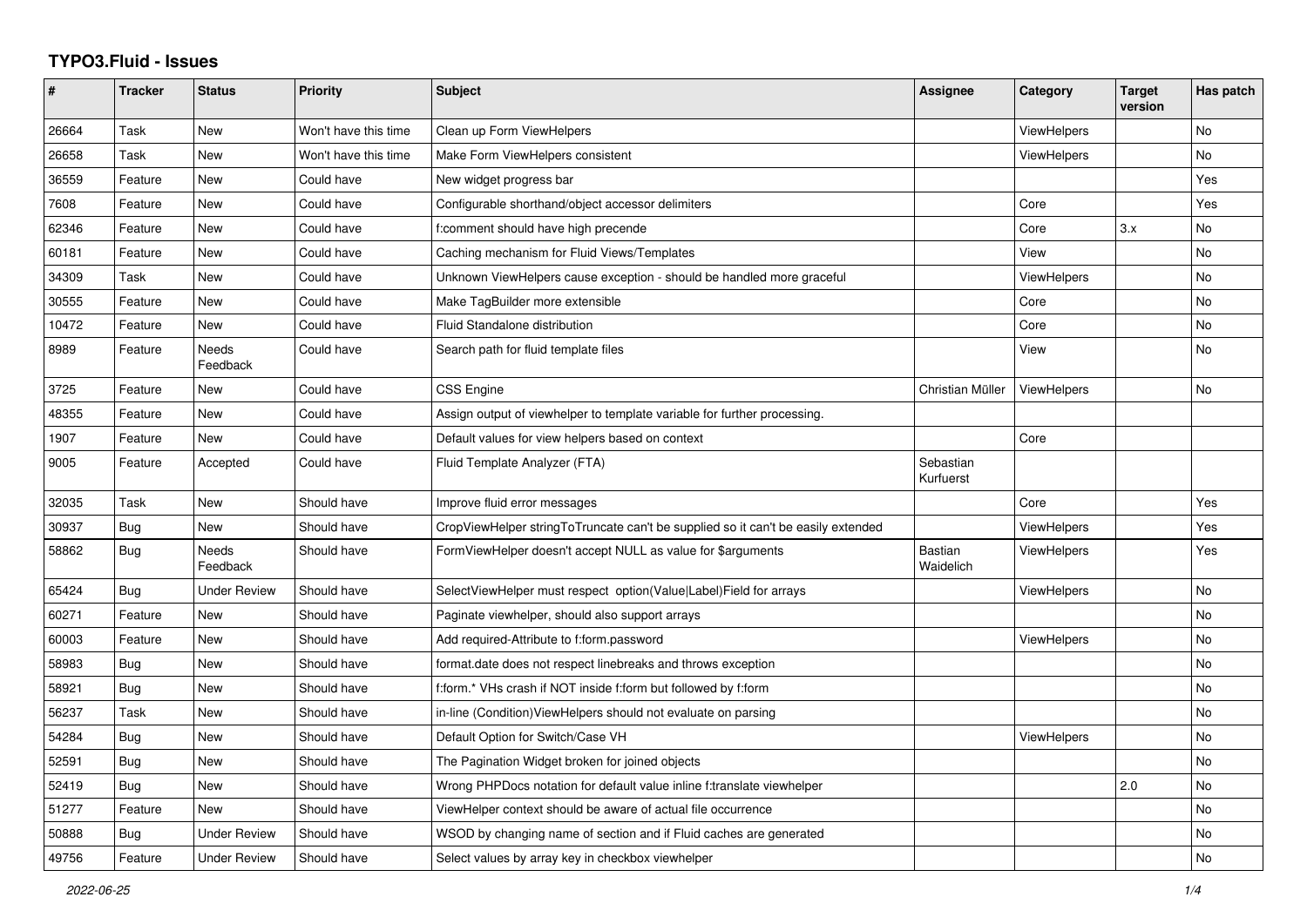| $\vert$ # | <b>Tracker</b> | <b>Status</b>            | <b>Priority</b> | <b>Subject</b>                                                                                              | <b>Assignee</b> | Category           | <b>Target</b><br>version | Has patch |
|-----------|----------------|--------------------------|-----------------|-------------------------------------------------------------------------------------------------------------|-----------------|--------------------|--------------------------|-----------|
| 49600     | <b>Bug</b>     | <b>New</b>               | Should have     | f:form tag shown as a HTML on frontend                                                                      |                 | <b>ViewHelpers</b> |                          | <b>No</b> |
| 47669     | Task           | New                      | Should have     | FormViewHelper does not define the default request method                                                   |                 |                    |                          | <b>No</b> |
| 47006     | <b>Bug</b>     | <b>Under Review</b>      | Should have     | widget identifier are not unique                                                                            |                 |                    |                          | No        |
| 46545     | Feature        | New                      | Should have     | Better support for arrays in options of SelectViewHelper                                                    |                 |                    |                          | No        |
| 46289     | Bug            | <b>Needs</b><br>Feedback | Should have     | Enable Escaping Interceptor in XML request format                                                           |                 | View               | 2.0.1                    | <b>No</b> |
| 46257     | Feature        | <b>Under Review</b>      | Should have     | Add escape sequence support for Fluid                                                                       |                 | Core               |                          | No        |
| 46091     | Task           | Needs<br>Feedback        | Should have     | Show source file name and position on exceptions during parsing                                             |                 |                    |                          | <b>No</b> |
| 45394     | Task           | New                      | Should have     | Forwardport Unit test for standalone view                                                                   |                 | View               |                          | No        |
| 45153     | Feature        | <b>New</b>               | Should have     | f:be.menus.actionMenuItem - Detection of the current select option is insufficient                          |                 |                    |                          | <b>No</b> |
| 44234     | Bug            | <b>Under Review</b>      | Should have     | selectViewHelper's sorting does not respect locale collation                                                |                 | <b>ViewHelpers</b> | 2.1                      | <b>No</b> |
| 43072     | Task           | New                      | Should have     | Remove TOKENS for adding templates fallback in Backporter                                                   |                 | View               |                          | No        |
| 43071     | Task           | New                      | Should have     | Remove TOKENS for adding fallback teplates in B                                                             |                 |                    |                          | No        |
| 42743     | Task           | <b>New</b>               | Should have     | Remove inline style for hidden form fields                                                                  |                 |                    |                          | No        |
| 42397     | Feature        | New                      | Should have     | Missing viewhelper for general links                                                                        |                 |                    |                          | No        |
| 40081     | Feature        | New                      | Should have     | Allow assigned variables as keys in arrays                                                                  |                 |                    |                          | No        |
| 39990     | Bug            | New                      | Should have     | Same form twice in one template: hidden fields for empty values are only rendered<br>once                   |                 | Core               |                          | <b>No</b> |
| 39936     | Feature        | New                      | Should have     | registerTagAttribute should handle default values                                                           |                 | ViewHelpers        |                          | No        |
| 38130     | Feature        | <b>New</b>               | Should have     | Checkboxes and multiple select fields should have an assignable default value                               |                 |                    |                          | <b>No</b> |
| 37619     | Bug            | <b>New</b>               | Should have     | Fatal Error when using variable in name attribute of Section ViewHelper                                     |                 | <b>ViewHelpers</b> |                          | No        |
| 36655     | Bug            | <b>New</b>               | Should have     | Pagination Links                                                                                            |                 | Widgets            |                          | <b>No</b> |
| 36410     | Feature        | <b>New</b>               | Should have     | Allow templates to send arguments back to layout                                                            |                 | <b>ViewHelpers</b> |                          | No        |
| 34682     | <b>Bug</b>     | <b>Under Review</b>      | Should have     | Radio Button missing checked on validation error                                                            |                 | <b>ViewHelpers</b> |                          | <b>No</b> |
| 33215     | Feature        | <b>New</b>               | Should have     | RFC: Dynamic values in ObjectAccess paths                                                                   |                 |                    |                          | No        |
| 31955     | Feature        | New                      | Should have     | f:uri.widget                                                                                                |                 | Widgets            |                          | No        |
| 28554     | Bug            | New                      | Should have     | (v4) implement feature flag to disable caching                                                              |                 |                    |                          | <b>No</b> |
| 28553     | <b>Bug</b>     | New                      | Should have     | improve XHProf test setup                                                                                   |                 |                    |                          | <b>No</b> |
| 28552     | Bug            | <b>New</b>               | Should have     | (v5) write ViewHelper test for compiled run; adjust functional test to do two passes<br>(uncached & cached) |                 |                    |                          | <b>No</b> |
| 28550     | <b>Bug</b>     | New                      | Should have     | (v4) make widgets cacheable, i.e. not implement childnodeaccess interface                                   |                 |                    |                          | <b>No</b> |
| 28549     | Bug            | <b>New</b>               | Should have     | make widgets cacheable, i.e. not implement childnodeaccess interface                                        |                 |                    |                          | <b>No</b> |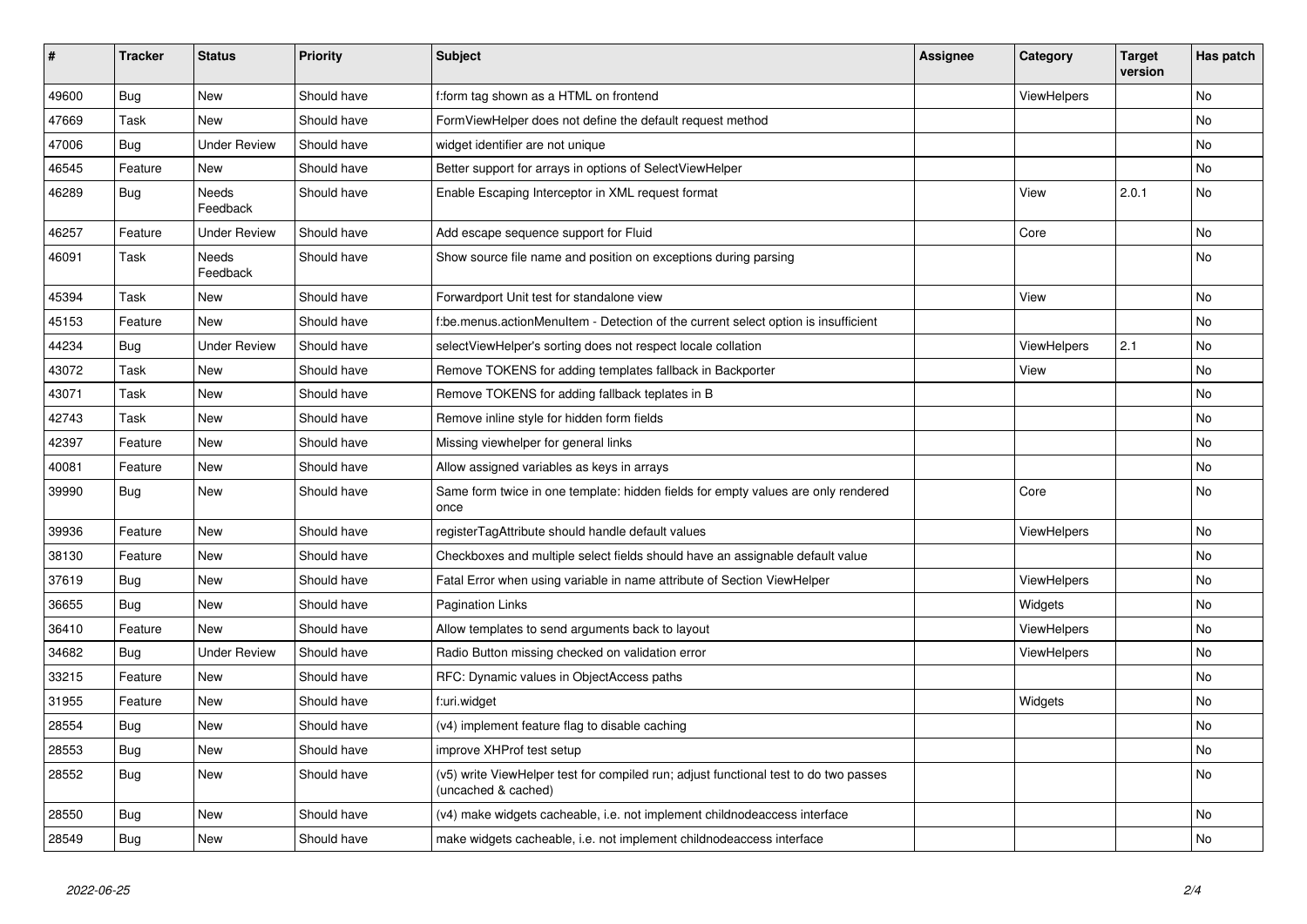| ∦     | <b>Tracker</b> | <b>Status</b>            | <b>Priority</b> | <b>Subject</b>                                                                                         | <b>Assignee</b>             | Category    | <b>Target</b><br>version | Has patch |
|-------|----------------|--------------------------|-----------------|--------------------------------------------------------------------------------------------------------|-----------------------------|-------------|--------------------------|-----------|
| 10911 | Task           | New                      | Should have     | Tx_Fluid_ViewHelpers_Form_AbstractFormViewHelper->renderHiddenIdentityField<br>should be more reliable |                             | ViewHelpers |                          | No        |
| 8648  | Bug            | New                      | Should have     | format.crop ViewHelper should support all features of the crop stdWrap function                        |                             | ViewHelpers |                          | No        |
| 3481  | <b>Bug</b>     | New                      | Should have     | Use ViewHelperVariableContainer in PostParseFacet                                                      |                             | Core        |                          | <b>No</b> |
| 3291  | Feature        | Needs<br>Feedback        | Should have     | Cacheable viewhelpers                                                                                  |                             |             |                          | No        |
| 54195 | Task           | New                      | Should have     | Rename and move FormViewHelper's errorClass value, currently 'f3-form-error'                           | Adrian Föder                | ViewHelpers |                          | No        |
| 53806 | Bug            | <b>Under Review</b>      | Should have     | Paginate widget maximumNumberOfLinks rendering wrong number of links                                   | Bastian<br>Waidelich        | Widgets     |                          | No        |
| 55008 | Bug            | <b>Under Review</b>      | Should have     | Interceptors should be used in Partials                                                                | Christian Müller            |             |                          | No        |
| 37095 | Feature        | New                      | Should have     | It should be possible to set a different template on a Fluid TemplateView inside an<br>action          | Christopher<br>Hlubek       |             |                          | No        |
| 43346 | Feature        | <b>Under Review</b>      | Should have     | Allow property mapping configuration via template                                                      | Karsten<br>Dambekalns       | ViewHelpers | 2.1                      | <b>No</b> |
| 8491  | Task           | <b>Needs</b><br>Feedback | Should have     | link.action and uri.action differ in absolute argument                                                 | Karsten<br>Dambekalns       | ViewHelpers |                          | <b>No</b> |
| 36662 | Bug            | <b>Needs</b><br>Feedback | Should have     | Checked state isn't always correct when property is collection                                         | Kevin Ulrich<br>Moschallski | ViewHelpers | 1.1.1                    | No        |
| 52640 | Feature        | <b>Under Review</b>      | Should have     | Create an UnlessViewHelper as opposite to the IfViewHelper                                             | Marc Neuhaus                |             |                          | No        |
| 40998 | Bug            | <b>Under Review</b>      | Should have     | Missing parent request namespaces in form field name prefix                                            | Sebastian<br>Kurfuerst      | ViewHelpers | 1.1.1                    | No        |
| 28551 | Bug            | Accepted                 | Should have     | (v4) backport VHTest                                                                                   | Sebastian<br>Kurfuerst      |             |                          | No        |
| 12863 | <b>Bug</b>     | <b>New</b>               | Should have     | Attributes of a viewhelper can't contain a '-'                                                         | Sebastian<br>Kurfuerst      | Core        |                          | No        |
| 5933  | Feature        | Accepted                 | Should have     | Optional section rendering                                                                             | Sebastian<br>Kurfuerst      | ViewHelpers |                          | <b>No</b> |
| 33394 | Feature        | <b>Needs</b><br>Feedback | Should have     | Logical expression parser for BooleanNode                                                              | <b>Tobias Liebig</b>        | Core        |                          | No        |
| 52536 | Bug            | <b>Under Review</b>      | Should have     | Errorclass not set if no property-attribute set                                                        |                             |             |                          |           |
| 45345 | Feature        | <b>Needs</b><br>Feedback | Should have     | Easy to use comments for fluid that won't show in output                                               |                             |             |                          |           |
| 13045 | <b>Bug</b>     | New                      | Should have     | Entity decode of strings are different between if-conditions and output of variable                    |                             |             |                          |           |
| 9950  | Task           | New                      | Should have     | Binding to nested arrays impossible for form-elements                                                  |                             | ViewHelpers |                          |           |
| 9514  | Feature        | New                      | Should have     | Support explicit Array Arguments for ViewHelpers                                                       |                             |             |                          |           |
| 4704  | Feature        | New                      | Should have     | Improve parsing exception messages                                                                     |                             | Core        |                          |           |
| 60856 | Bug            | New                      | Must have       | Target attribute not supported by the form viewhelper                                                  |                             | ViewHelpers |                          | Yes       |